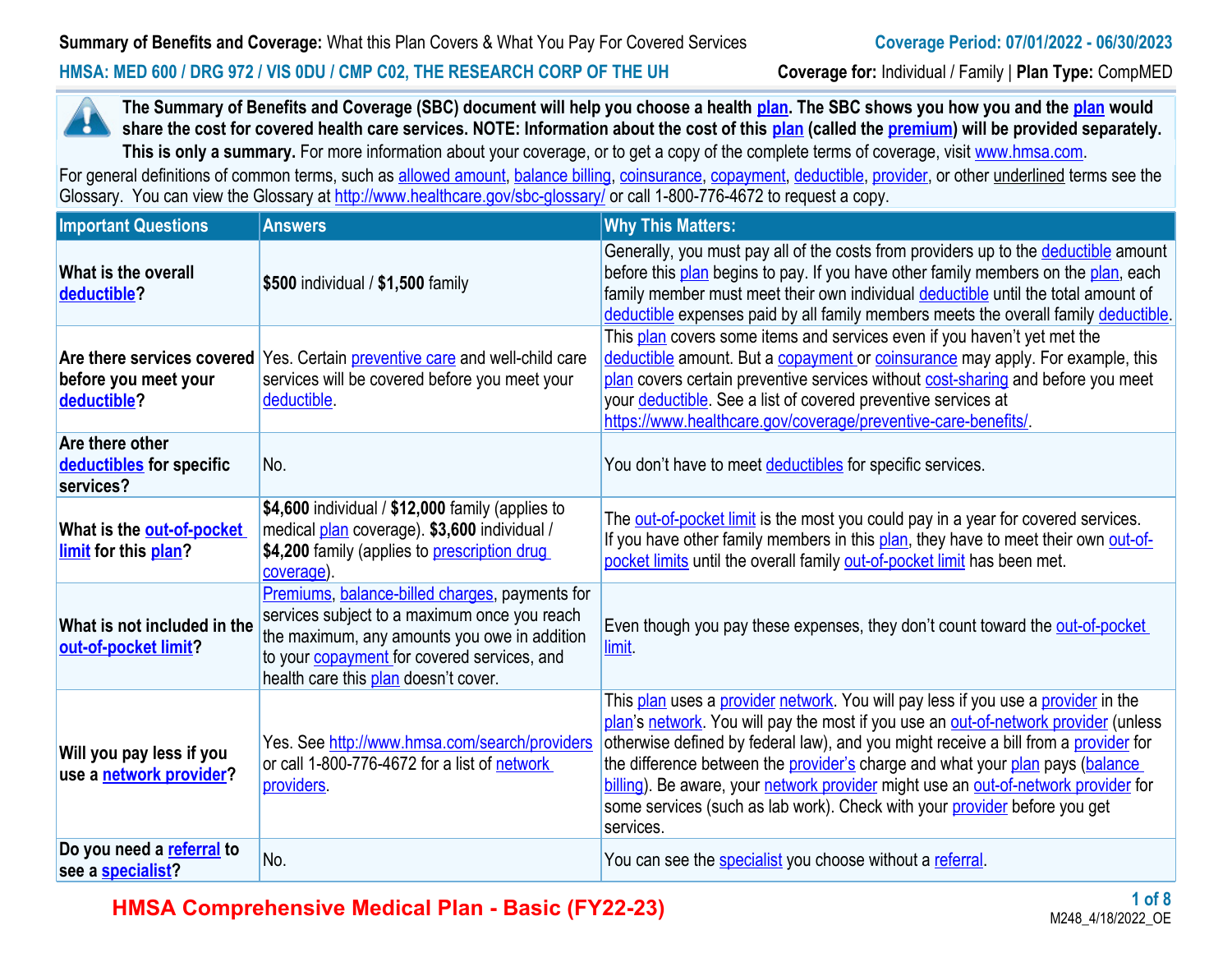

All **copayment** and **coinsurance** costs shown in this chart are after your **deductible** has been met, if a **deductible** applies.

| <b>Common Medical</b>                                               | <b>Services You May Need</b>                           | <b>What You Will Pay</b>                            | <b>Limitations, Exceptions, &amp; Other</b>               |                                                                                                                  |  |
|---------------------------------------------------------------------|--------------------------------------------------------|-----------------------------------------------------|-----------------------------------------------------------|------------------------------------------------------------------------------------------------------------------|--|
| <b>Event</b>                                                        |                                                        | <b>Network Provider</b><br>(You will pay the least) | <b>Out-of-Network Provider</b><br>(You will pay the most) | <b>Important Information</b>                                                                                     |  |
|                                                                     | Primary care visit to treat an injury<br>or illness    | 25% coinsurance; deductible<br>does not apply       | 25% coinsurance; deductible<br>does not apply             | ---none---                                                                                                       |  |
|                                                                     | <b>Specialist visit</b>                                | 25% coinsurance; deductible<br>does not apply       | 25% coinsurance; deductible<br>does not apply             | ---none---                                                                                                       |  |
|                                                                     | Other practitioner office visit:                       |                                                     |                                                           |                                                                                                                  |  |
|                                                                     | <b>Physical and Occupational</b><br>Therapist          | 25% coinsurance                                     | 25% coinsurance                                           | Services may require <i>preauthorization</i> .<br>Benefits may be denied if<br>preauthorization is not obtained. |  |
| If you visit a health<br>care <i>provider's</i><br>office or clinic | Psychologist                                           | 25% coinsurance; deductible<br>does not apply       | 25% coinsurance; deductible<br>does not apply             | ---none---                                                                                                       |  |
|                                                                     | <b>Nurse Practitioner</b>                              | 25% coinsurance; deductible<br>does not apply       | 25% coinsurance; deductible<br>does not apply             | ---none---                                                                                                       |  |
|                                                                     | <b>Preventive care (Well Child</b><br>Physician Visit) | No charge; deductible does not<br>apply             | No charge; deductible does not<br>apply                   | Age and frequency limitations may<br>apply. You may have to pay for                                              |  |
|                                                                     | <b>Screening</b>                                       | No charge; deductible does not<br>apply             | No charge; deductible does not<br>apply                   | services that aren't preventive. Ask<br>your provider if the services needed                                     |  |
|                                                                     | Immunization (Standard and Travel)                     | No charge; deductible does not<br>apply             | No charge; deductible does not<br>apply                   | are preventive. Then check what your<br>plan will pay for.                                                       |  |
|                                                                     | <b>Diagnostic test</b>                                 |                                                     |                                                           |                                                                                                                  |  |
|                                                                     | Inpatient                                              | 25% coinsurance                                     | 25% coinsurance                                           | Services may require preauthorization.<br>Benefits may be denied if                                              |  |
|                                                                     | Outpatient                                             | 25% coinsurance                                     | 25% coinsurance                                           | preauthorization is not obtained.                                                                                |  |
|                                                                     | X-ray                                                  |                                                     |                                                           |                                                                                                                  |  |
| If you have a test                                                  | Inpatient                                              | 25% coinsurance                                     | 25% coinsurance                                           | Services may require <i>preauthorization</i> .<br>Benefits may be denied if                                      |  |
|                                                                     | Outpatient                                             | 25% coinsurance                                     | 25% coinsurance                                           | preauthorization is not obtained.                                                                                |  |
|                                                                     | <b>Blood Work</b>                                      |                                                     |                                                           |                                                                                                                  |  |
|                                                                     | Inpatient                                              | 25% coinsurance                                     | 25% coinsurance                                           | Services may require <i>preauthorization</i> .<br>Benefits may be denied if                                      |  |
|                                                                     | Outpatient                                             | 25% coinsurance; deductible<br>does not apply       | 25% coinsurance; deductible<br>does not apply             | preauthorization is not obtained.                                                                                |  |

## **HMSA Comprehensive Medical Plan - Basic (FY22-23)**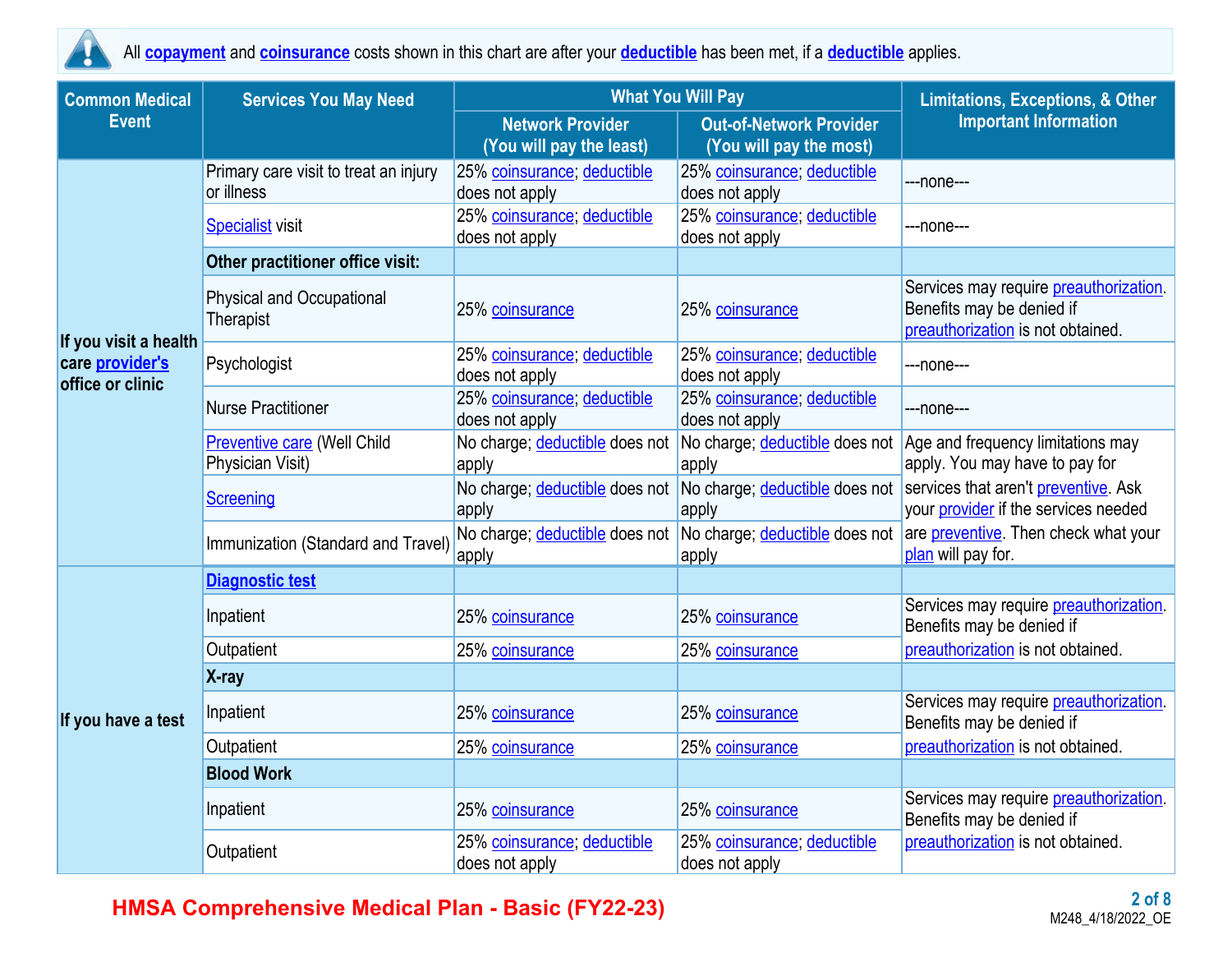| <b>Common Medical</b>                                                | <b>What You Will Pay</b><br><b>Services You May Need</b>            |                                                       |                                                                              | <b>Limitations, Exceptions, &amp; Other</b>                                                                                                                                                                                                                                                                                                                                                           |  |
|----------------------------------------------------------------------|---------------------------------------------------------------------|-------------------------------------------------------|------------------------------------------------------------------------------|-------------------------------------------------------------------------------------------------------------------------------------------------------------------------------------------------------------------------------------------------------------------------------------------------------------------------------------------------------------------------------------------------------|--|
| <b>Event</b>                                                         |                                                                     | <b>Network Provider</b><br>(You will pay the least)   | <b>Out-of-Network Provider</b><br>(You will pay the most)                    | <b>Important Information</b>                                                                                                                                                                                                                                                                                                                                                                          |  |
| If you have a test                                                   | Imaging (CT/PET scans, MRIs)                                        |                                                       |                                                                              |                                                                                                                                                                                                                                                                                                                                                                                                       |  |
|                                                                      | Inpatient                                                           | 25% coinsurance                                       | 25% coinsurance                                                              | Services may require preauthorization.<br>Benefits may be denied if                                                                                                                                                                                                                                                                                                                                   |  |
|                                                                      | Outpatient                                                          | 25% coinsurance                                       | 25% coinsurance                                                              | preauthorization is not obtained.                                                                                                                                                                                                                                                                                                                                                                     |  |
|                                                                      | Tier 1 - mostly Generic drugs (retail)                              | \$7 copay/prescription;<br>deductible does not apply  | \$7 copay and<br>20% coinsurance/prescription;<br>deductible does not apply  | One retail <b>copay</b> for 1-30 day supply,<br>two retail <b>copays</b> for 31-60 day supply,<br>and three retail <b>copays</b> for 61-90 day<br>supply.                                                                                                                                                                                                                                             |  |
|                                                                      | Tier 1 - mostly Generic drugs<br>(mail order)                       | \$11 copay/prescription;<br>deductible does not apply | Not covered                                                                  | One mail order <b>copay</b> for a 84-90 day<br>supply at a 90 day at retail network or<br>contracted mail order provider.                                                                                                                                                                                                                                                                             |  |
| If you need drugs<br>to treat your<br><b>illness or</b><br>condition | Tier 2 - mostly Preferred Formulary<br>Drugs (retail)               | \$30 copay/prescription;<br>deductible does not apply | \$30 copay and<br>20% coinsurance/prescription;<br>deductible does not apply | One retail <b>copay</b> for 1-30 day supply,<br>two retail <b>copays</b> for 31-60 day supply,<br>and three retail <b>copays</b> for 61-90 day<br>supply.                                                                                                                                                                                                                                             |  |
| More information<br>about <b>prescription</b><br>drug coverage is    | Tier 2 - mostly Preferred Formulary<br><b>Drugs</b><br>(mail order) | \$65 copay/prescription;<br>deductible does not apply | Not covered                                                                  | One mail order <b>copay</b> for a 84-90 day<br>supply at a 90 day at retail network or<br>contracted mail order provider.                                                                                                                                                                                                                                                                             |  |
| available at<br>www.hmsa.com.                                        | Tier 3 - mostly Non-preferred<br>Formulary Drugs (retail)           | \$30 copay/prescription;<br>deductible does not apply | \$30 copay and<br>20% coinsurance/prescription;<br>deductible does not apply | In addition to your copay and/or<br>coinsurance, you will be responsible for<br>a \$45 Tier 3 Cost Share per retail<br>copay. Cost to you for retail Tier 3<br>drugs: One <b>copay</b> plus one Tier 3 Cost<br>Share for 1-30 day supply, two <b>copays</b><br>plus two Tier 3 Cost Shares for 31-60<br>day supply, and three <b>copays</b> plus<br>three Tier 3 Cost Shares for 61-90 day<br>supply. |  |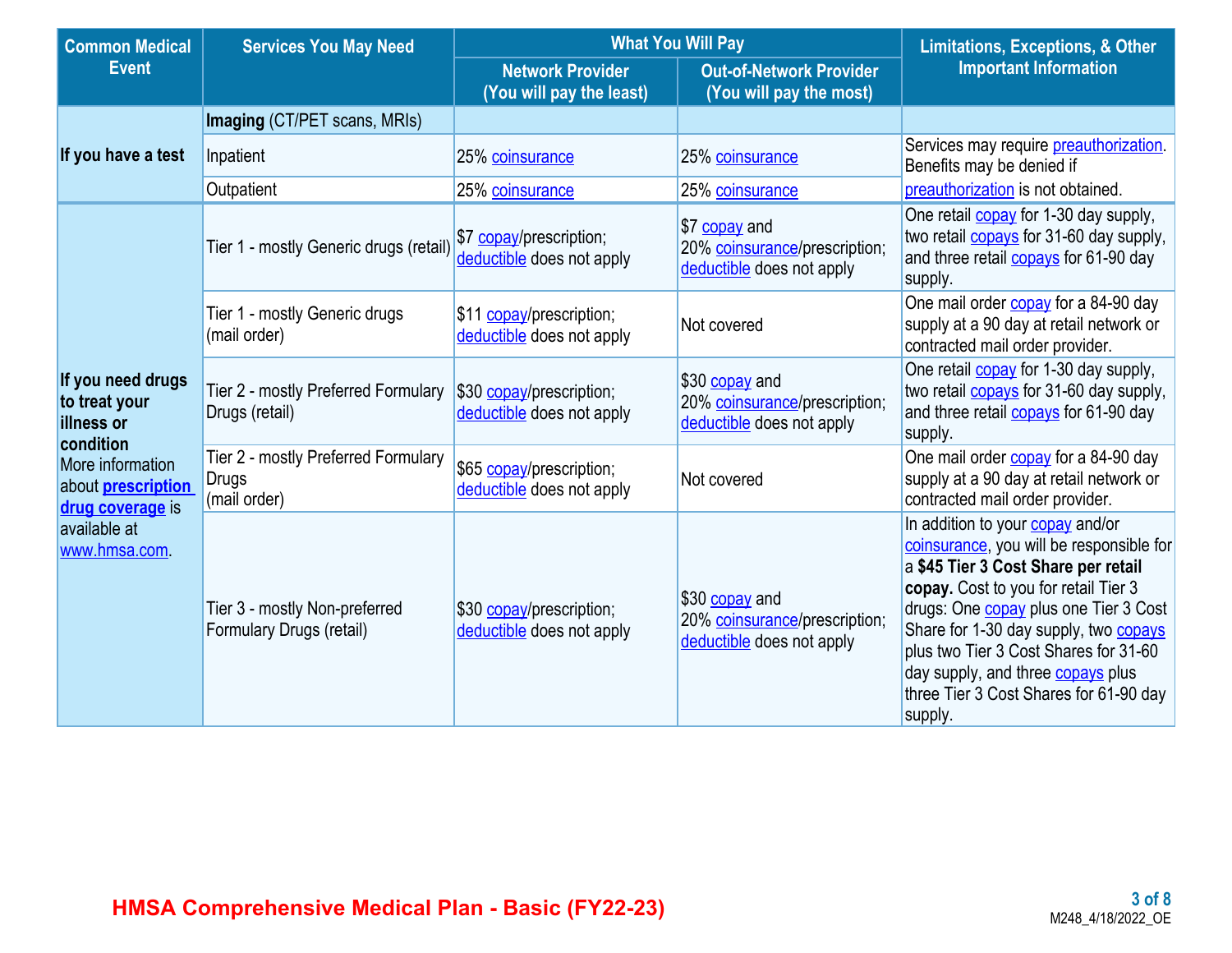| <b>Common Medical</b>                                                                                                                                              | <b>Services You May Need</b>                                               | <b>What You Will Pay</b>                               | <b>Limitations, Exceptions, &amp; Other</b>               |                                                                                                                                                                                                                                                                                                                                                |  |
|--------------------------------------------------------------------------------------------------------------------------------------------------------------------|----------------------------------------------------------------------------|--------------------------------------------------------|-----------------------------------------------------------|------------------------------------------------------------------------------------------------------------------------------------------------------------------------------------------------------------------------------------------------------------------------------------------------------------------------------------------------|--|
| <b>Event</b>                                                                                                                                                       |                                                                            | <b>Network Provider</b><br>(You will pay the least)    | <b>Out-of-Network Provider</b><br>(You will pay the most) | <b>Important Information</b>                                                                                                                                                                                                                                                                                                                   |  |
| If you need drugs<br>to treat your<br>illness or<br>condition<br>More information<br>about <b>prescription</b><br>drug coverage is<br>available at<br>www.hmsa.com | Tier 3 - mostly Non-preferred<br>Formulary Drugs (mail order)              | \$65 copay/prescription;<br>deductible does not apply  | Not covered                                               | In addition to your copay and/or<br>coinsurance, you will be responsible for<br>a \$135 Tier 3 Cost Share per mail<br>order copay. Cost to you for mail<br>order Tier 3 drugs: One mail order<br>copay plus one mail order Tier 3 Cost<br>Share for an 84-90 day supply at a 90<br>day at retail network or contracted mail<br>order provider. |  |
|                                                                                                                                                                    | Tier 4 - mostly Preferred Formulary<br>Specialty drugs (retail)            | \$100 copay/prescription;<br>deductible does not apply | Not covered                                               | Retail benefits for Tier 4 and Tier 5<br>drugs are limited to a 30-day supply.<br>Available in participating Specialty                                                                                                                                                                                                                         |  |
|                                                                                                                                                                    | Tier 5 - mostly Non-preferred<br>Formulary <b>Specialty drugs</b> (retail) | \$200 copay/prescription;<br>deductible does not apply | Not covered                                               | Pharmacies only.                                                                                                                                                                                                                                                                                                                               |  |
|                                                                                                                                                                    | Tier 4 & 5 (mail order)<br>Not covered<br>Not covered                      |                                                        |                                                           |                                                                                                                                                                                                                                                                                                                                                |  |
|                                                                                                                                                                    | Facility fee (e.g., ambulatory<br>surgery center)                          | 25% coinsurance                                        | 25% coinsurance                                           | ---none---                                                                                                                                                                                                                                                                                                                                     |  |
| If you have<br>outpatient surgery                                                                                                                                  | <b>Physician Visits</b>                                                    | 25% coinsurance; deductible<br>does not apply          | 25% coinsurance; deductible<br>does not apply             | ---none---                                                                                                                                                                                                                                                                                                                                     |  |
|                                                                                                                                                                    | Surgeon fees                                                               | 25% coinsurance (cutting)                              | 25% coinsurance (cutting)                                 | ---none---                                                                                                                                                                                                                                                                                                                                     |  |
|                                                                                                                                                                    |                                                                            | 25% coinsurance (non-cutting)                          | 25% coinsurance (non-cutting)                             | ---none---                                                                                                                                                                                                                                                                                                                                     |  |
|                                                                                                                                                                    | <b>Emergency room care</b>                                                 |                                                        |                                                           |                                                                                                                                                                                                                                                                                                                                                |  |
|                                                                                                                                                                    | <b>Physician Visit</b>                                                     | 25% coinsurance                                        | 25% coinsurance                                           | ---none---                                                                                                                                                                                                                                                                                                                                     |  |
|                                                                                                                                                                    | <b>Emergency room</b>                                                      | 25% coinsurance                                        | 25% coinsurance                                           | ---none---                                                                                                                                                                                                                                                                                                                                     |  |
| If you need<br>immediate medical<br>attention                                                                                                                      | <b>Emergency medical transportation</b><br>(air)                           | 25% coinsurance                                        | 25% coinsurance                                           | Limited to air transport to the nearest<br>adequate hospital within the State of<br>Hawaii, except in certain situations<br>when transportation to the continental<br>US is necessary for critical care in<br>accord with HMSA's medical policy.<br>Certain exclusions apply.                                                                  |  |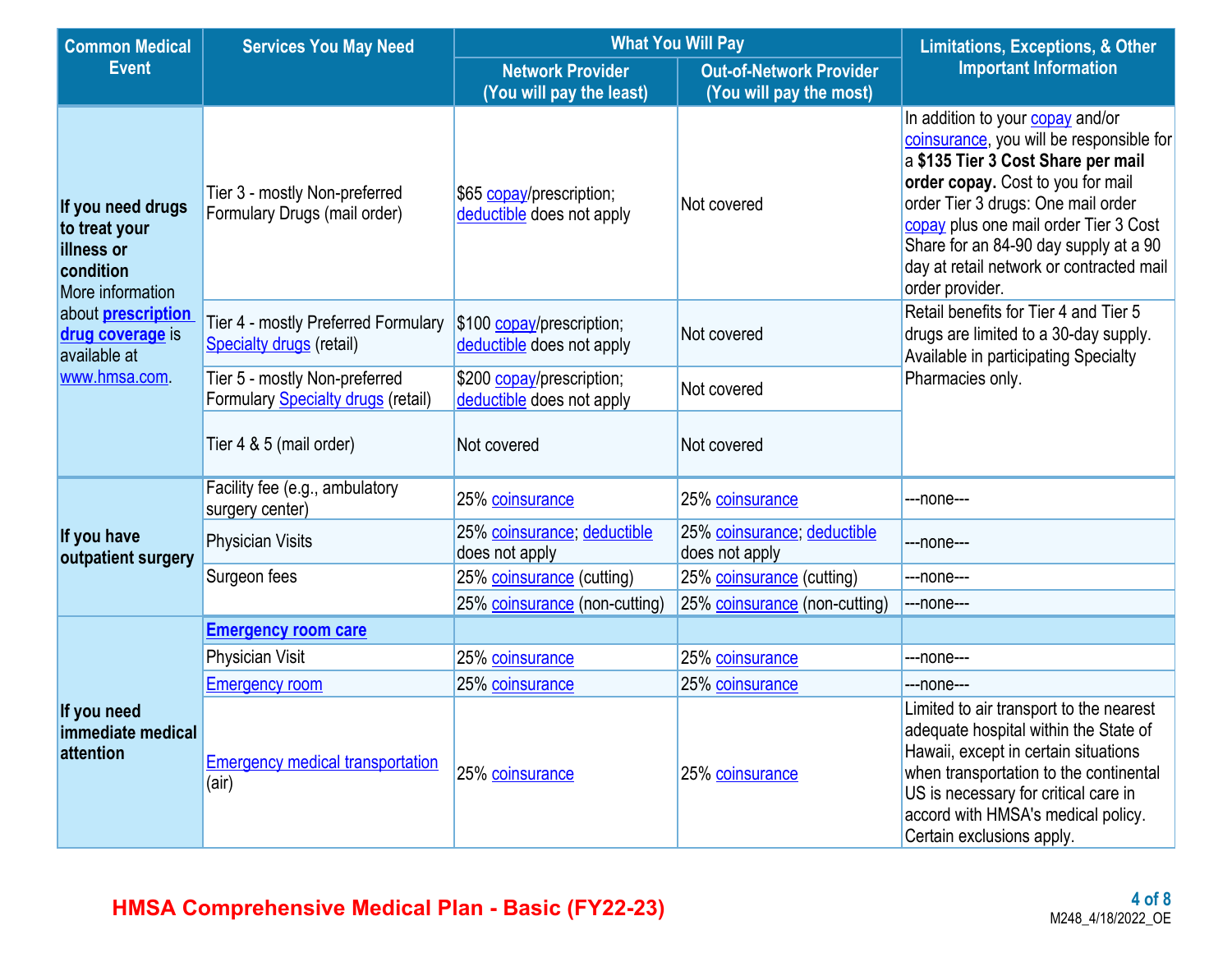| <b>Common Medical</b>                                                   | <b>Services You May Need</b>                        | <b>What You Will Pay</b>                                  | <b>Limitations, Exceptions, &amp; Other</b>   |                                                                                                                                                      |
|-------------------------------------------------------------------------|-----------------------------------------------------|-----------------------------------------------------------|-----------------------------------------------|------------------------------------------------------------------------------------------------------------------------------------------------------|
| <b>Event</b><br><b>Network Provider</b><br>(You will pay the least)     |                                                     | <b>Out-of-Network Provider</b><br>(You will pay the most) | <b>Important Information</b>                  |                                                                                                                                                      |
| If you need<br>immediate medical                                        | <b>Emergency medical transportation</b><br>(ground) | 25% coinsurance                                           | 25% coinsurance                               | Ground transportation to the nearest,<br>adequate hospital to treat your illness<br>or injury.                                                       |
| attention                                                               | <b>Urgent care</b>                                  | 25% coinsurance; deductible<br>does not apply             | 25% coinsurance; deductible<br>does not apply | ---none---                                                                                                                                           |
|                                                                         | Facility fee (e.g., hospital room)                  | 25% coinsurance                                           | 25% coinsurance                               | ---none---                                                                                                                                           |
| If you have a                                                           | <b>Physician Visits</b>                             | 25% coinsurance                                           | 25% coinsurance                               | ---none---                                                                                                                                           |
| hospital stay                                                           | Surgeon fee                                         | 25% coinsurance (cutting)                                 | 25% coinsurance (cutting)                     | ---none---                                                                                                                                           |
|                                                                         |                                                     | 25% coinsurance (non-cutting)                             | 25% coinsurance (non-cutting)                 | ---none---                                                                                                                                           |
|                                                                         | <b>Outpatient services</b>                          |                                                           |                                               |                                                                                                                                                      |
| If you have mental<br>health, behavioral                                | Physician services                                  | 25% coinsurance; deductible<br>does not apply             | 25% coinsurance; deductible<br>does not apply | ---none---                                                                                                                                           |
| health, or                                                              | Hospital and facility services                      | 25% coinsurance                                           | 25% coinsurance                               | ---none---                                                                                                                                           |
| substance abuse                                                         | <b>Inpatient services</b>                           |                                                           |                                               |                                                                                                                                                      |
| needs                                                                   | Physician services                                  | 25% coinsurance                                           | 25% coinsurance                               | ---none---                                                                                                                                           |
|                                                                         | Hospital and facility services                      | 25% coinsurance                                           | 25% coinsurance                               | ---none---                                                                                                                                           |
|                                                                         | Office visit (Prenatal and postnatal<br>care)       | 25% coinsurance                                           | 25% coinsurance                               | Cost sharing does not apply to certain<br>preventive services. Depending on the                                                                      |
| If you are pregnant                                                     | Childbirth/delivery professional<br>services        | 25% coinsurance                                           | 25% coinsurance                               | type of services, coinsurance or copay<br>may apply. Maternity care may include                                                                      |
|                                                                         | Childbirth/delivery facility services               | 25% coinsurance                                           | 25% coinsurance                               | tests and services described elsewhere<br>in the SBC (i.e. ultrasound).                                                                              |
|                                                                         | Home health care                                    | 25% coinsurance                                           | 25% coinsurance                               | 150 Visits per Calendar Year                                                                                                                         |
| If you need help<br>recovering or have<br>other special<br>health needs | <b>Rehabilitation services</b>                      | 25% coinsurance                                           | 25% coinsurance                               | Services may require <b>preauthorization</b> .<br>Benefits may be denied if<br>preauthorization is not obtained.<br>Excludes cardiac rehabilitation. |
|                                                                         | <b>Habilitation services</b>                        | Not covered                                               | Not covered                                   | <b>Excluded service</b>                                                                                                                              |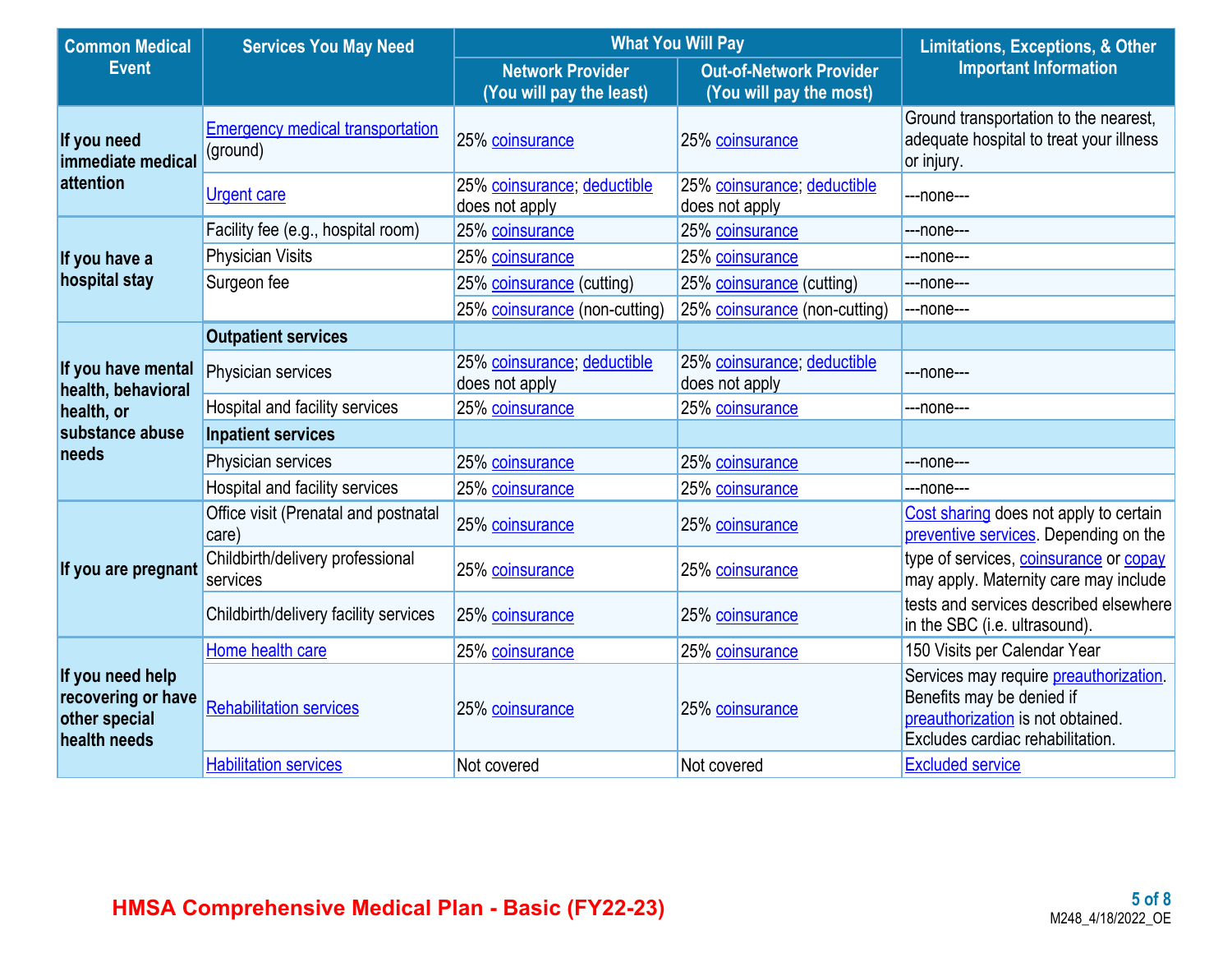| <b>Common Medical</b>                                   | <b>Services You May Need</b>                                                                | <b>What You Will Pay</b>                            | <b>Limitations, Exceptions, &amp; Other</b>               |                                                                                                                                                                                                                                                  |  |
|---------------------------------------------------------|---------------------------------------------------------------------------------------------|-----------------------------------------------------|-----------------------------------------------------------|--------------------------------------------------------------------------------------------------------------------------------------------------------------------------------------------------------------------------------------------------|--|
| <b>Event</b>                                            |                                                                                             | <b>Network Provider</b><br>(You will pay the least) | <b>Out-of-Network Provider</b><br>(You will pay the most) | <b>Important Information</b>                                                                                                                                                                                                                     |  |
| If you need help<br>recovering or have<br>other special | <b>Skilled nursing care</b>                                                                 | 25% coinsurance                                     | 25% coinsurance                                           | 120 Days per Calendar Year. Includes<br>extended care facilities (Skilled<br>Nursing, Sub-Acute, and Long-Term<br>Acute Care Facilities) to the extent<br>care is for <b>Skilled nursing care</b> , sub-<br>acute care, or long-term acute care. |  |
| health needs                                            | Durable medical equipment                                                                   | 25% coinsurance                                     | 25% coinsurance                                           | Services may require preauthorization.<br>Benefits may be denied if<br>preauthorization is not obtained.                                                                                                                                         |  |
|                                                         | <b>Hospice services</b>                                                                     | No charge                                           | No charge                                                 | $---none---$                                                                                                                                                                                                                                     |  |
|                                                         | Children's eye exam                                                                         | \$10 copay/exam; deductible<br>does not apply       | 50% coinsurance; deductible<br>does not apply             | Limited to one routine vision exam per<br>calendar year.                                                                                                                                                                                         |  |
| If your child needs<br>dental or eye care               | Children's glasses (single vision<br>lenses and frames selected within<br>designated group) | \$25 copay/glasses; deductible<br>does not apply    | 50% coinsurance; deductible<br>does not apply             |                                                                                                                                                                                                                                                  |  |
|                                                         | Children's dental check-up                                                                  | Not covered                                         | Not covered                                               | <b>Excluded service</b>                                                                                                                                                                                                                          |  |

### **Excluded Services & Other Covered Services:**

|                                                                                                                              | Services Your Plan Generally Does NOT Cover (Check your policy or plan document for more information and a list of any other excluded services.) |                                                                                                       |                                                    |  |                                               |  |  |
|------------------------------------------------------------------------------------------------------------------------------|--------------------------------------------------------------------------------------------------------------------------------------------------|-------------------------------------------------------------------------------------------------------|----------------------------------------------------|--|-----------------------------------------------|--|--|
|                                                                                                                              | Acupuncture                                                                                                                                      | $\bullet$                                                                                             | Dental care (Child)                                |  | Routine foot care                             |  |  |
|                                                                                                                              | Cardiac rehabilitation                                                                                                                           |                                                                                                       | <b>Habilitation services</b>                       |  | Weight loss programs                          |  |  |
| I۰                                                                                                                           | Cosmetic surgery                                                                                                                                 |                                                                                                       | Long-term care                                     |  |                                               |  |  |
| I۰                                                                                                                           | Dental care (Adult)                                                                                                                              |                                                                                                       | Private-duty nursing                               |  |                                               |  |  |
| Other Covered Services (Limitations may apply to these services. This isn't a complete list. Please see your plan document.) |                                                                                                                                                  |                                                                                                       |                                                    |  |                                               |  |  |
|                                                                                                                              | <b>Bariatric surgery</b>                                                                                                                         |                                                                                                       | Infertility Treatment (Artificial Insemination and |  | Routine eye care (Adult) (limited to services |  |  |
|                                                                                                                              | Chiropractic care (e.g., office visits, x-ray films -<br>limited to services covered by this medical plan                                        | In Vitro Fertilization. Please refer to your plan<br>document for limitations and additional details) |                                                    |  | covered under a rider)                        |  |  |
|                                                                                                                              | and within the scope of a chiropractor's license)                                                                                                |                                                                                                       | Non-emergency care when traveling outside the      |  |                                               |  |  |
|                                                                                                                              | Hearing aids (limited to one hearing aid per ear<br>every 60 months)                                                                             |                                                                                                       | U.S. For more information, see www.hmsa.com        |  |                                               |  |  |

# **HMSA Comprehensive Medical Plan - Basic (FY22-23)**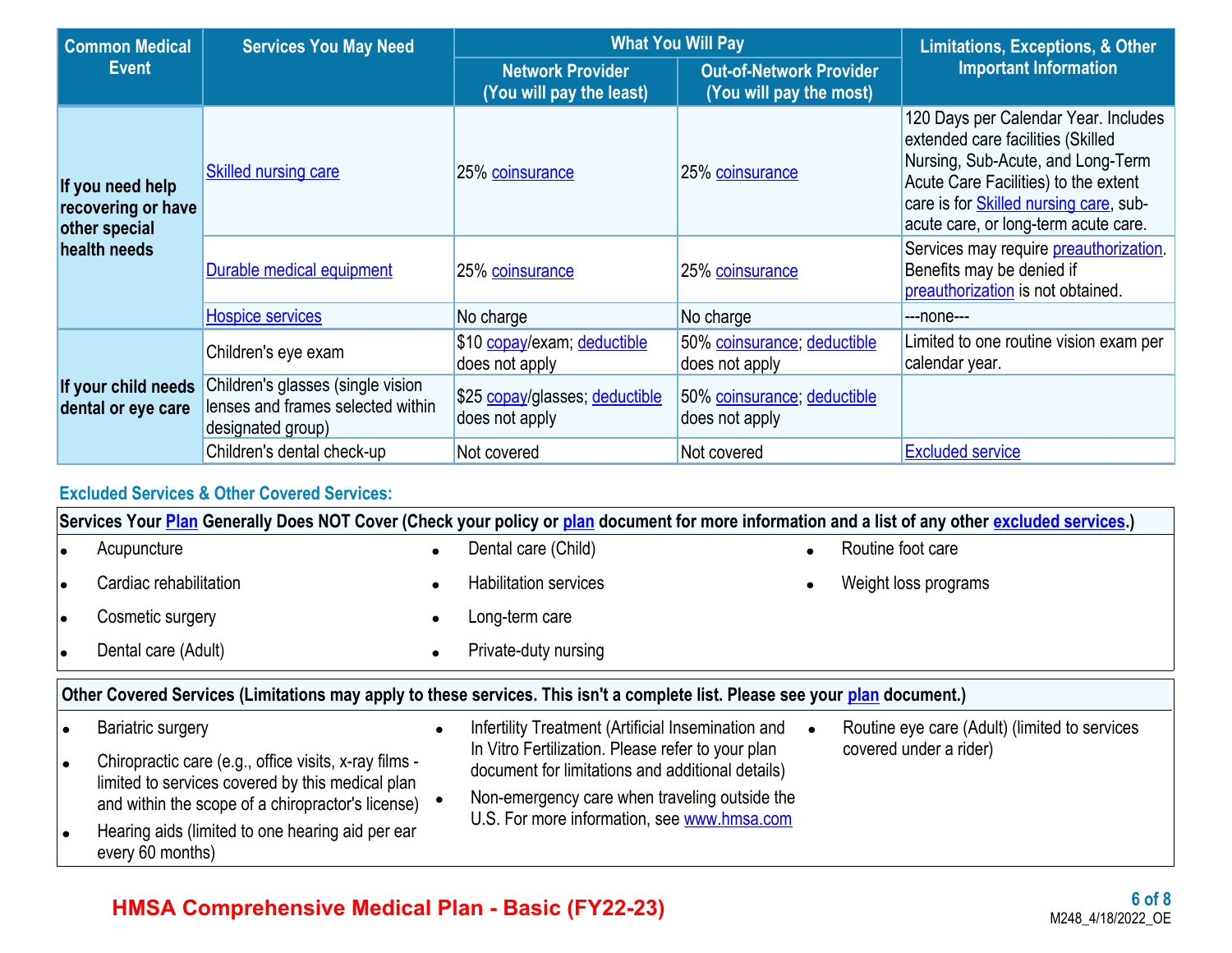Your Rights to Continue Coverage: There are agencies that can help if you want to continue your coverage after it ends. The contact information for those agencies is: 1) 1-800-776-4672 for HMSA; 2) (808) 586-2790 for the State of Hawaii, Dept. of Commerce and Consumer Affairs - Insurance Division; 3) 1-866-444 3272 or <http://www.dol.gov/agencies/ebsa/laws-and-regulations/laws/affordable-care-act>for the U.S. Department of Labor, Employee Benefits Security Administration; or 4) 1-877-267-2323 x61565 or [http://www.cciio.cms.gov](http://www.cciio.cms.gov/) for the U.S. Department of Health and Human Services. Church plans are not covered by the Federal COBRA continuation coverage rules. Other coverage options may be available to you too, including buying individual insurance coverage through the Health Insurance [Marketplace](https://www.healthcare.gov/sbc-glossary/#marketplace). For more information about the Marketplace, visit [http://www.HealthCare.gov](http://www.healthcare.gov/) or call 1-800-318-2596.

Your Grievance and Appeals Rights: There are agencies that can help if you have a complaint against your [plan](https://www.healthcare.gov/sbc-glossary/#plan) for a denial of a [claim](https://www.healthcare.gov/sbc-glossary/#claim). This complaint is called a [grievance](https://www.healthcare.gov/sbc-glossary/#grievance) or [appeal](https://www.healthcare.gov/sbc-glossary/#appeal). For more information about your rights, look at the explanation of benefits you will receive for that medical [claim](https://www.healthcare.gov/sbc-glossary/#claim). Your [plan](https://www.healthcare.gov/sbc-glossary/#plan) documents also provide complete information to submit a [claim,](https://www.healthcare.gov/sbc-glossary/#claim) [appeal,](https://www.healthcare.gov/sbc-glossary/#appeal) or a [grievance](https://www.healthcare.gov/sbc-glossary/#grievance) for any reason to your [plan](https://www.healthcare.gov/sbc-glossary/#plan). For more information about your rights, this notice, or assistance, contact:

- For group health coverage subject to ERISA, you must submit a written request for an [appeal](https://www.healthcare.gov/sbc-glossary/#appeal) to: HMSA Member Advocacy and Appeals, P.O. Box 1958, Honolulu, Hawaii 96805-1958. If you have any questions about [appeals](https://www.healthcare.gov/sbc-glossary/#appeal), you can call us at (808) 948-5090 or toll free at 1-800-462-2085. You may also contact the Department of Labor's Employee Benefits Security Administration at 1-866-444-EBSA (3272) or [http://www.dol.gov/agencies/ebsa/laws-and](http://www.dol.gov/agencies/ebsa/laws-and-regulations/laws/affordable-care-act)[regulations/laws/affordable-care-act.](http://www.dol.gov/agencies/ebsa/laws-and-regulations/laws/affordable-care-act) You may also file a [grievance](https://www.healthcare.gov/sbc-glossary/#grievance) with the Insurance Commissioner. You must send the request to the Insurance Commissioner at: Hawaii Insurance Division, ATTN: Health Insurance Branch - External Appeals, 335 Merchant Street, Room 213, Honolulu, Hawaii 96813. Telephone: (808) 586-2804.
- For non-federal governmental group health plans and church plans that are group health plans, you must submit a written request for an [appeal](https://www.healthcare.gov/sbc-glossary/#appeal) to: HMSA Member Advocacy and Appeals, P.O. Box 1958, Honolulu, Hawaii 96805-1958. If you have any questions about [appeals](https://www.healthcare.gov/sbc-glossary/#appeal), you can call us at (808) 948-5090 or toll free at 1-800-462-2085. You may also file a [grievance](https://www.healthcare.gov/sbc-glossary/#grievance) with the Insurance Commissioner. You must send the request to the Insurance Commissioner at: Hawaii Insurance Division, ATTN: Health Insurance Branch - External Appeals, 335 Merchant Street, Room 213, Honolulu, Hawaii 96813. Telephone: (808) 586-2804.

#### **Does this Coverage Provide Minimum Essential Coverage? Yes**

[Minimum Essential Coverage](https://www.healthcare.gov/sbc-glossary/#minimum-essential-coverage) generally includes [plans](https://www.healthcare.gov/sbc-glossary/#plan), [health insurance](https://www.healthcare.gov/sbc-glossary/#health-insurance) available through the [Marketplace](https://www.healthcare.gov/sbc-glossary/#marketplace) or other individual market policies, Medicare, Medicaid, CHIP, TRICARE, and certain other coverage. If you are eligible for certain types of [Minimum Essential Coverage](https://www.healthcare.gov/sbc-glossary/#minimum-essential-coverage), you may not be eligible for the [premium tax credit.](https://www.healthcare.gov/sbc-glossary/#premium-tax-credits)

#### **Does this Coverage Meet the Minimum Value Standard? Yes**

If your [plan](https://www.healthcare.gov/sbc-glossary/#plan) doesn't meet the [Minimum Value Standards,](https://www.healthcare.gov/sbc-glossary/#minimum-value-standard) you may be eligible for a [premium tax credit](https://www.healthcare.gov/sbc-glossary/#premium-tax-credits) to help you pay for a [plan](https://www.healthcare.gov/sbc-glossary/#plan) through the [Marketplace.](https://www.healthcare.gov/sbc-glossary/#marketplace)

#### **Language Access Services:**

Spanish (Español): Para obtener asistencia en Español, llame al 1-800-776-4672. Tagalog (Tagalog): Kung kailangan ninyo ang tulong sa Tagalog tumawag sa 1-800-776-4672. Chinese (中文): 如果需要中文的帮助,请拨打这个号码 1-800-776-4672. Navajo (Dine): Dinek'ehgo shika at'ohwol ninisingo, kwiijigo holne' 1-800-776-4672.

----------------*To see examples of how this plan might cover costs for a sample medical situation, see the next page.-----------*----